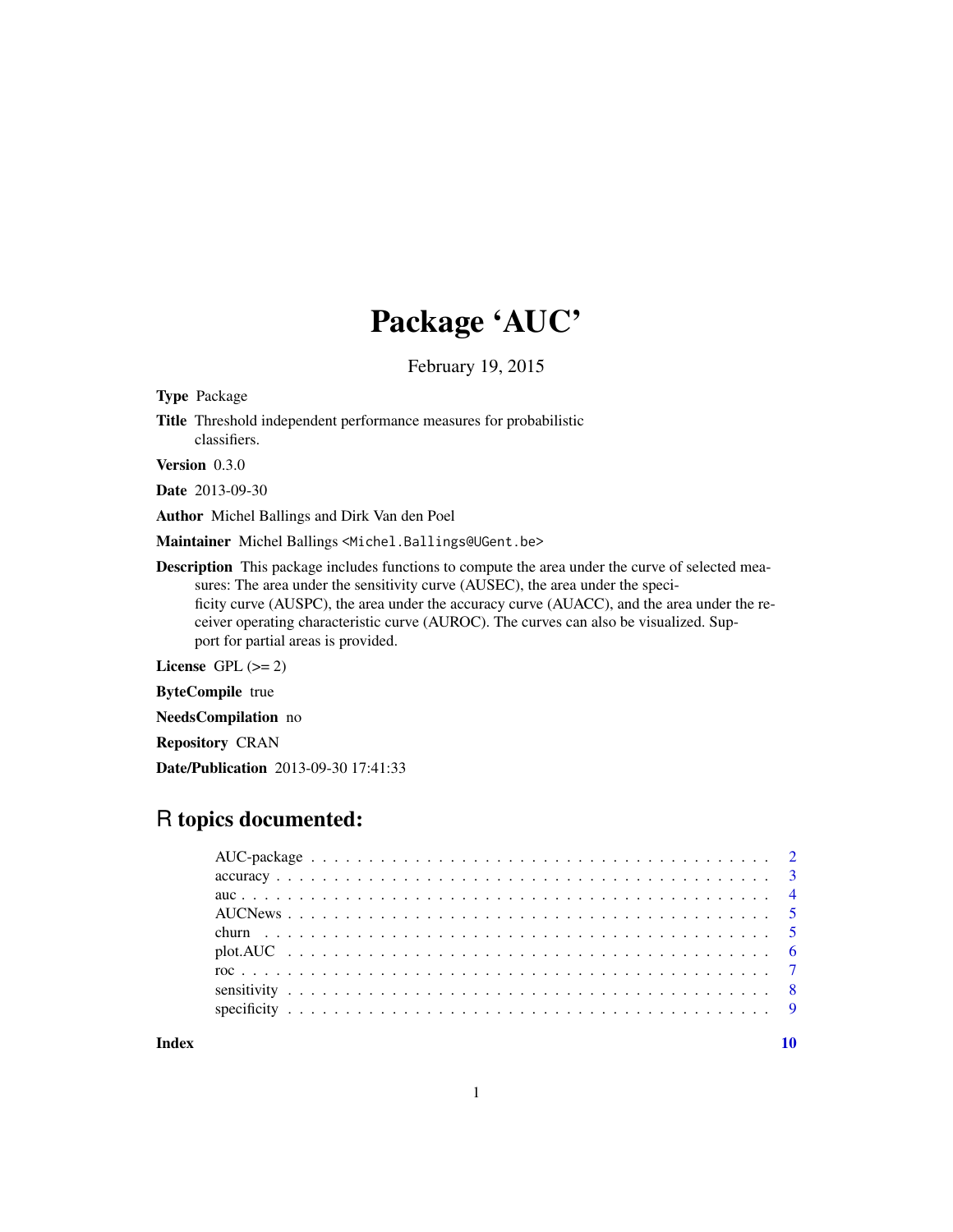<span id="page-1-0"></span>AUC-package *Threshold independent performance measures for probabilistic classifiers.*

#### Description

Summary and plotting functions for threshold independent performance measures for probabilistic classifiers.

#### Details

This package includes functions to compute the area under the curve (function auc) of selected measures: The area under the sensitivity curve (AUSEC) (function sensitivity), the area under the specificity curve (AUSPC) (function specificity), the area under the accuracy curve (AUACC) (function accuracy), and the area under the receiver operating characteristic curve (AUROC) (function roc). The curves can also be visualized using the function plot. Support for partial areas is provided.

Auxiliary code in this package is adapted from the ROCR package. The measures available in this package are not available in the ROCR package or vice versa (except for the AUROC). As for the AUROC, we adapted the ROCR code to increase computational speed (so it can be used more effectively in objective functions). As a result less funtionality is offered (e.g., averaging cross validation runs). Please use the ROCR package for that purposes.

#### Author(s)

Michel Ballings and Dirk Van den Poel, Maintainer: <Michel.Ballings@UGent.be>

#### References

Ballings, M., Van den Poel, D., Threshold Independent Performance Measures for Probabilistic Classifcation Algorithms, Forthcoming.

#### See Also

[sensitivity](#page-7-1), [specificity](#page-8-1), [accuracy](#page-2-1), [roc](#page-6-1), [auc](#page-3-1), [plot](#page-0-0)

#### Examples

data(churn)

```
auc(sensitivity(churn$predictions,churn$labels))
auc(specificity(churn$predictions,churn$labels))
auc(accuracy(churn$predictions,churn$labels))
auc(roc(churn$predictions,churn$labels))
```

```
plot(sensitivity(churn$predictions,churn$labels))
plot(specificity(churn$predictions,churn$labels))
plot(accuracy(churn$predictions,churn$labels))
```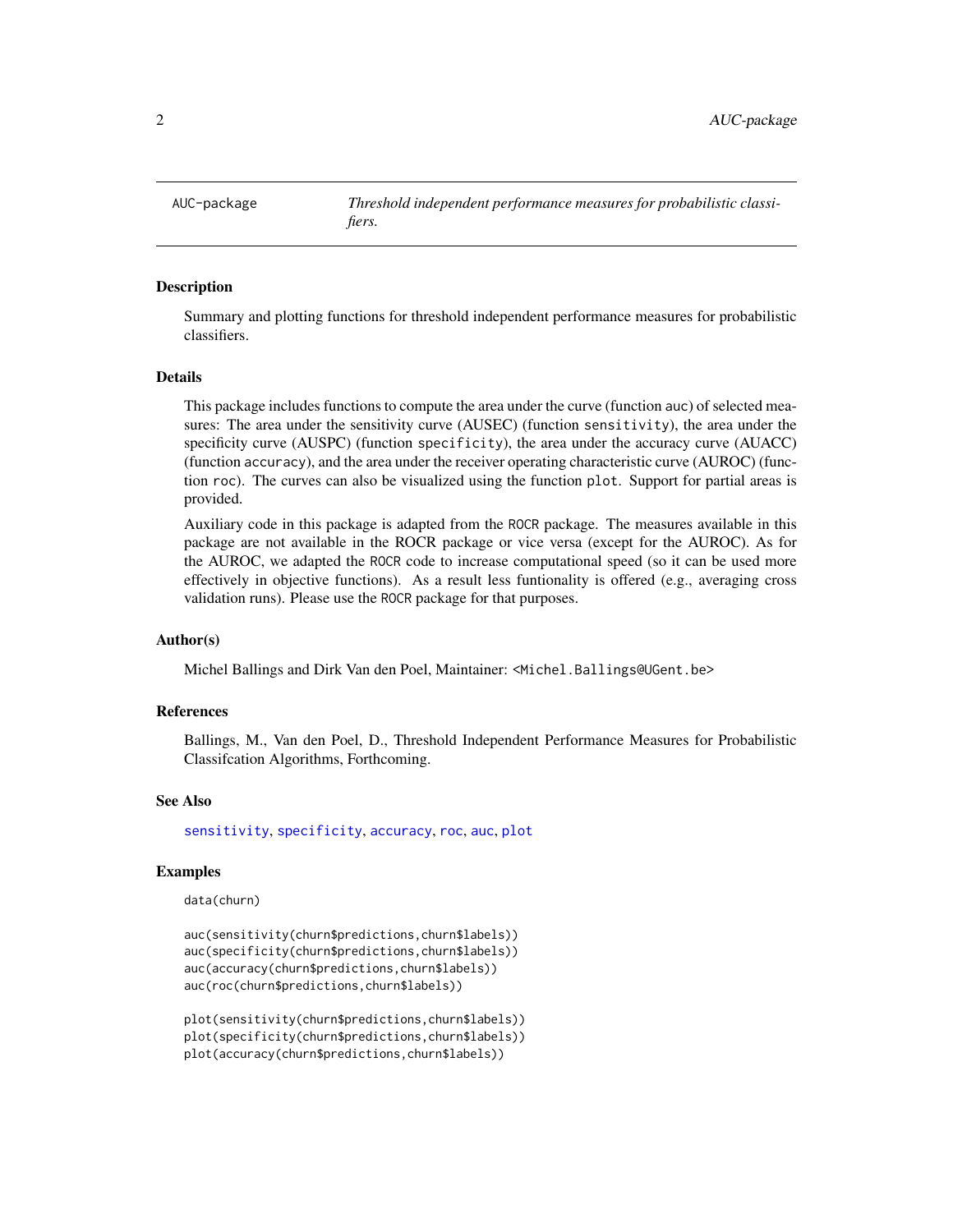#### <span id="page-2-0"></span>accuracy 3

plot(roc(churn\$predictions,churn\$labels))

<span id="page-2-1"></span>accuracy *Compute the accuracy curve.*

# Description

This function computes the accuracy curve required for the auc function and the plot function.

# Usage

```
accuracy(predictions, labels, perc.rank = TRUE)
```
# Arguments

| predictions | A numeric vector of classification probabilities (confidences, scores) of the pos-<br><i>itive event.</i> |
|-------------|-----------------------------------------------------------------------------------------------------------|
| labels      | A factor of observed class labels (responses) with the only allowed values $\{0,1\}$ .                    |
| perc.rank   | A logical. If TRUE (default) the percentile rank of the predictions is used.                              |

## Value

A list containing the following elements:

| cutoffs | A numeric vector of threshold values                                      |
|---------|---------------------------------------------------------------------------|
| measure | A numeric vector of accuracy values corresponding to the threshold values |

# Author(s)

Authors: Michel Ballings and Dirk Van den Poel, Maintainer: <Michel.Ballings@UGent.be>

# References

Ballings, M., Van den Poel, D., Threshold Independent Performance Measures for Probabilistic Classifcation Algorithms, Forthcoming.

# See Also

[sensitivity](#page-7-1), [specificity](#page-8-1), [accuracy](#page-2-1), [roc](#page-6-1), [auc](#page-3-1), [plot](#page-0-0)

#### Examples

data(churn)

accuracy(churn\$predictions,churn\$labels)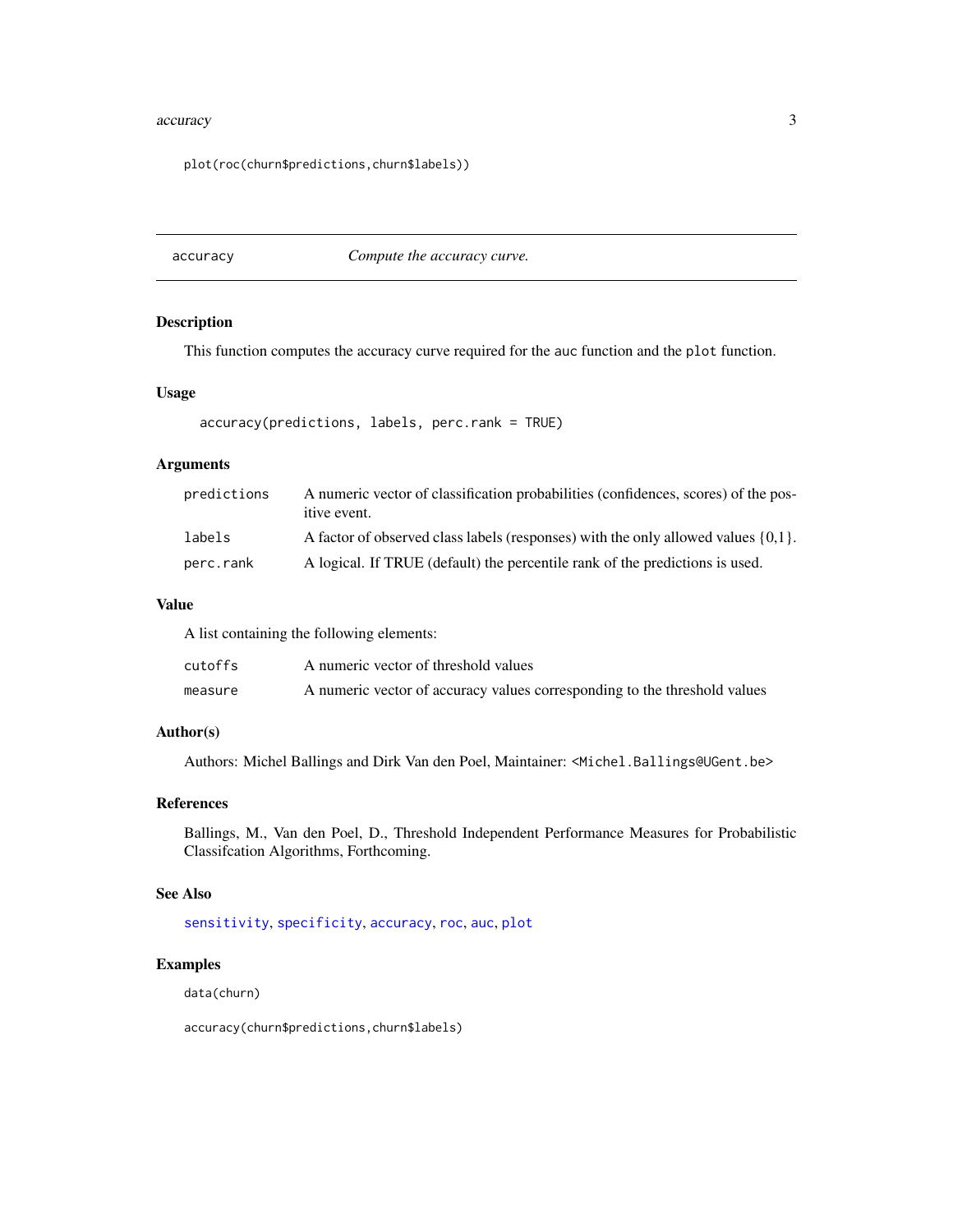#### <span id="page-3-1"></span><span id="page-3-0"></span>Description

This function computes the area under the sensitivity curve (AUSEC), the area under the specificity curve (AUSPC), the area under the accuracy curve (AUACC), or the area under the receiver operating characteristic curve (AUROC).

#### Usage

 $auc(x, min = 0, max = 1)$ 

#### Arguments

| $\mathbf{x}$ | an object produced by one of the functions sensitivity, specificity, accuracy,<br>or roc                      |
|--------------|---------------------------------------------------------------------------------------------------------------|
| min          | a numeric value between 0 and 1, denoting the cutoff that defines the start of the<br>area under the curve    |
| max          | a numeric value between $0$ and $1$ , denoting the cutoff that defines the end of the<br>area under the curve |

#### Value

A numeric value between zero and one denoting the area under the curve

#### Author(s)

Authors: Michel Ballings and Dirk Van den Poel, Maintainer: <Michel.Ballings@UGent.be>

#### References

Ballings, M., Van den Poel, D., Threshold Independent Performance Measures for Probabilistic Classifcation Algorithms, Forthcoming.

#### See Also

[sensitivity](#page-7-1), [specificity](#page-8-1), [accuracy](#page-2-1), [roc](#page-6-1), [auc](#page-3-1), [plot](#page-0-0)

# Examples

data(churn)

auc(sensitivity(churn\$predictions,churn\$labels))

auc(specificity(churn\$predictions,churn\$labels))

auc(accuracy(churn\$predictions,churn\$labels))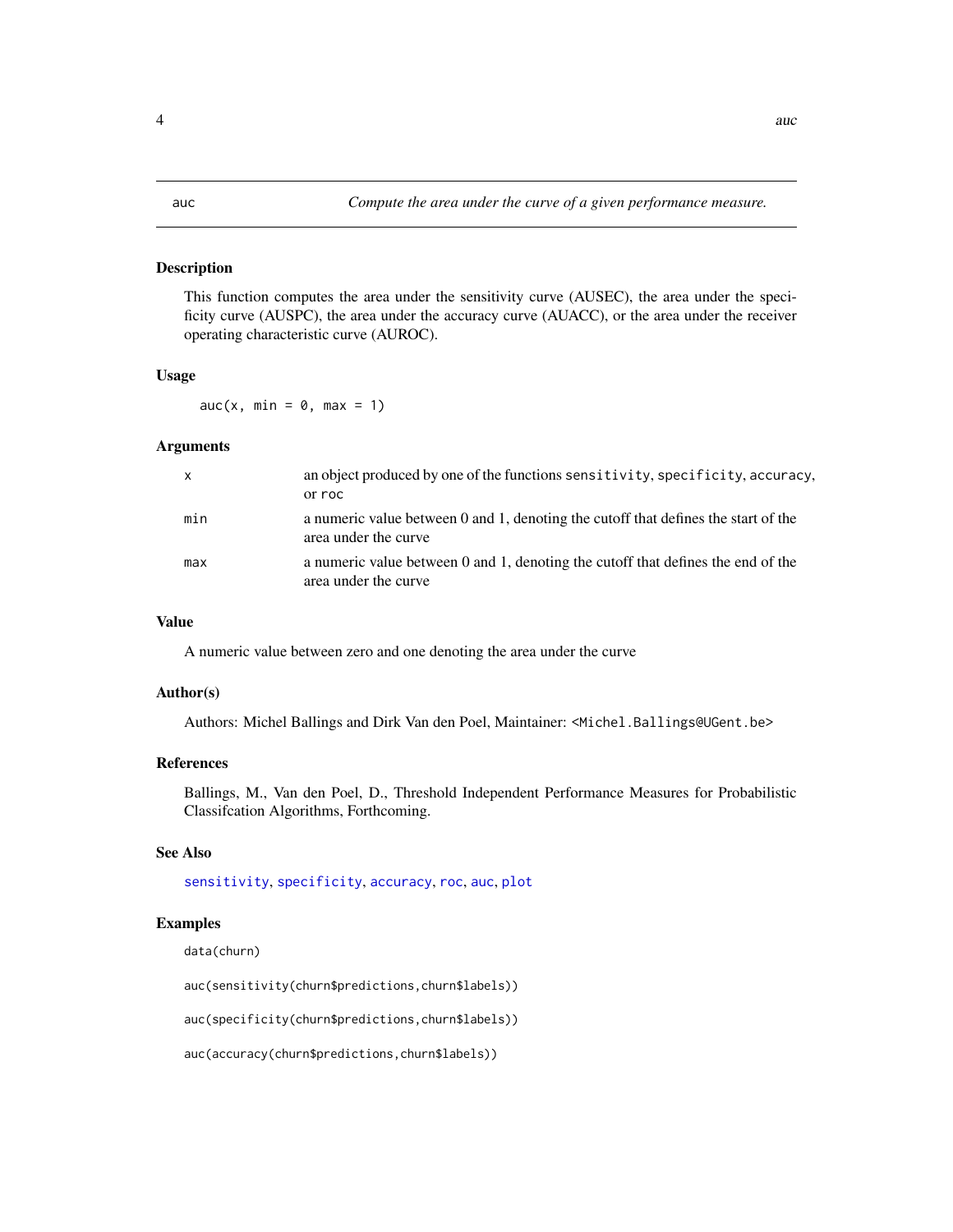#### <span id="page-4-0"></span>AUCNews 5

auc(roc(churn\$predictions,churn\$labels))

AUCNews *Display the NEWS file*

# Description

AUCNews shows the NEWS file of the AUC package.

# Usage

AUCNews()

# Value

None.

churn *Churn data*

# Description

churn contains three variables: the churn predictions (probabilities) of two models, and observed churn

#### Usage

data(churn)

# Format

A data frame with 1302 observations, and 3 variables: predictions, predictions2, churn.

# Author(s)

Authors: Michel Ballings and Dirk Van den Poel, Maintainer: <Michel.Ballings@UGent.be>

#### References

Ballings, M., Van den Poel, D., Threshold Independent Performance Measures for Probabilistic Classifcation Algorithms, Forthcoming.

# Examples

data(churn) str(churn)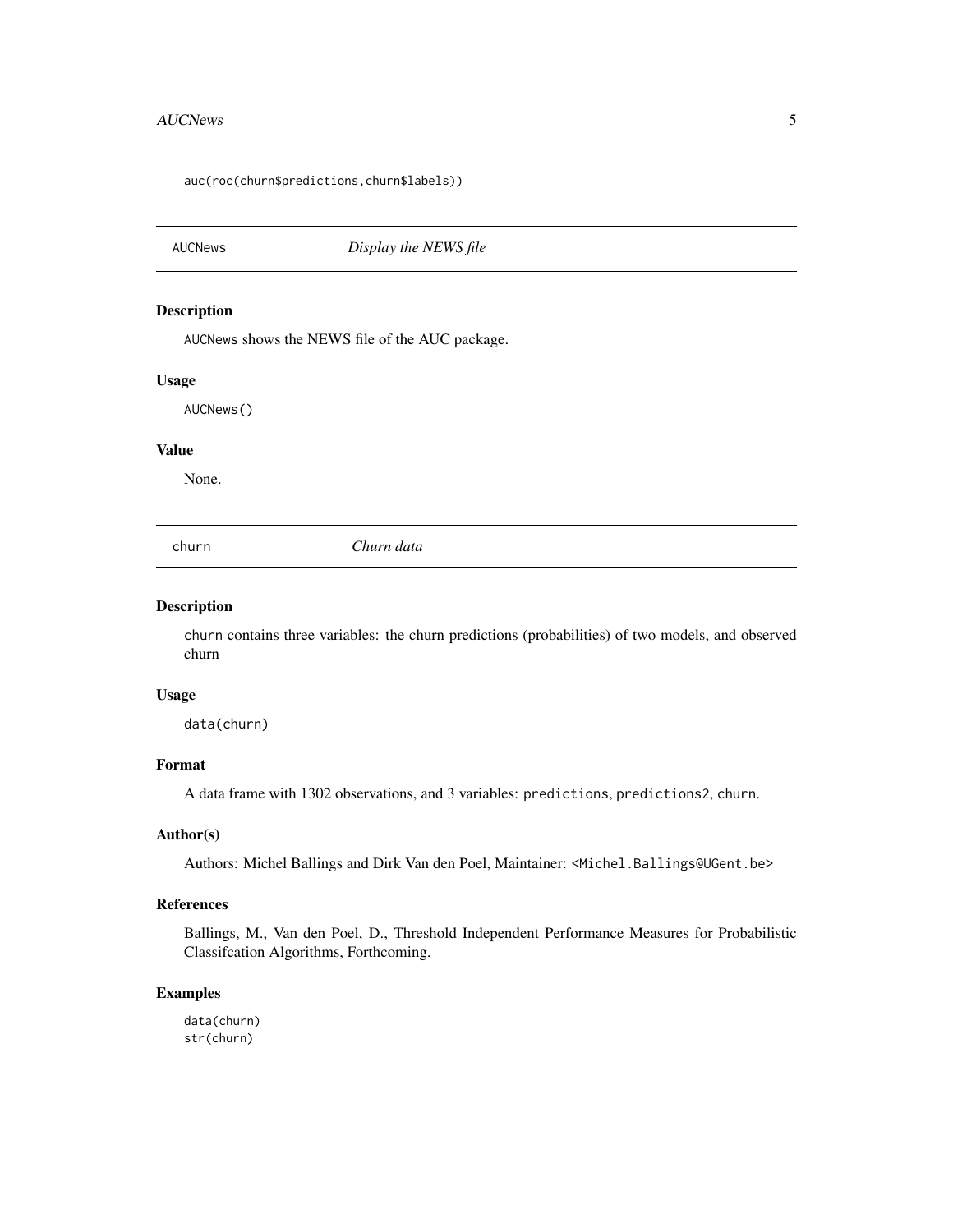<span id="page-5-0"></span>

# Description

This function plots the (partial) sensitivity, specificity, accuracy and roc curves.

# Usage

```
## S3 method for class 'AUC'
plot(x, y = NULL, ..., type = "l",add = FALSE, min = 0, max = 1)
```
# Arguments

| $\mathsf{x}$ | an object produced by one of the functions sensitivity, specificity, accuracy,<br>or roc                   |
|--------------|------------------------------------------------------------------------------------------------------------|
| У            | Not used.                                                                                                  |
| .            | Arguments to be passed to methods, such as graphical parameters. See ?plot                                 |
| type         | Type of plot. Default is line plot.                                                                        |
| add          | Logical. If TRUE the curve is added to an existing plot. If FALSE a new plot is<br>created.                |
| min          | a numeric value between 0 and 1, denoting the cutoff that defines the start of the<br>area under the curve |
| max          | a numeric value between 0 and 1, denoting the cutoff that defines the end of the<br>area under the curve   |

# Author(s)

Authors: Michel Ballings and Dirk Van den Poel, Maintainer: <Michel.Ballings@UGent.be>

# References

Ballings, M., Van den Poel, D., Threshold Independent Performance Measures for Probabilistic Classifcation Algorithms, Forthcoming.

# See Also

[sensitivity](#page-7-1), [specificity](#page-8-1), [accuracy](#page-2-1), [roc](#page-6-1), [auc](#page-3-1), [plot](#page-0-0)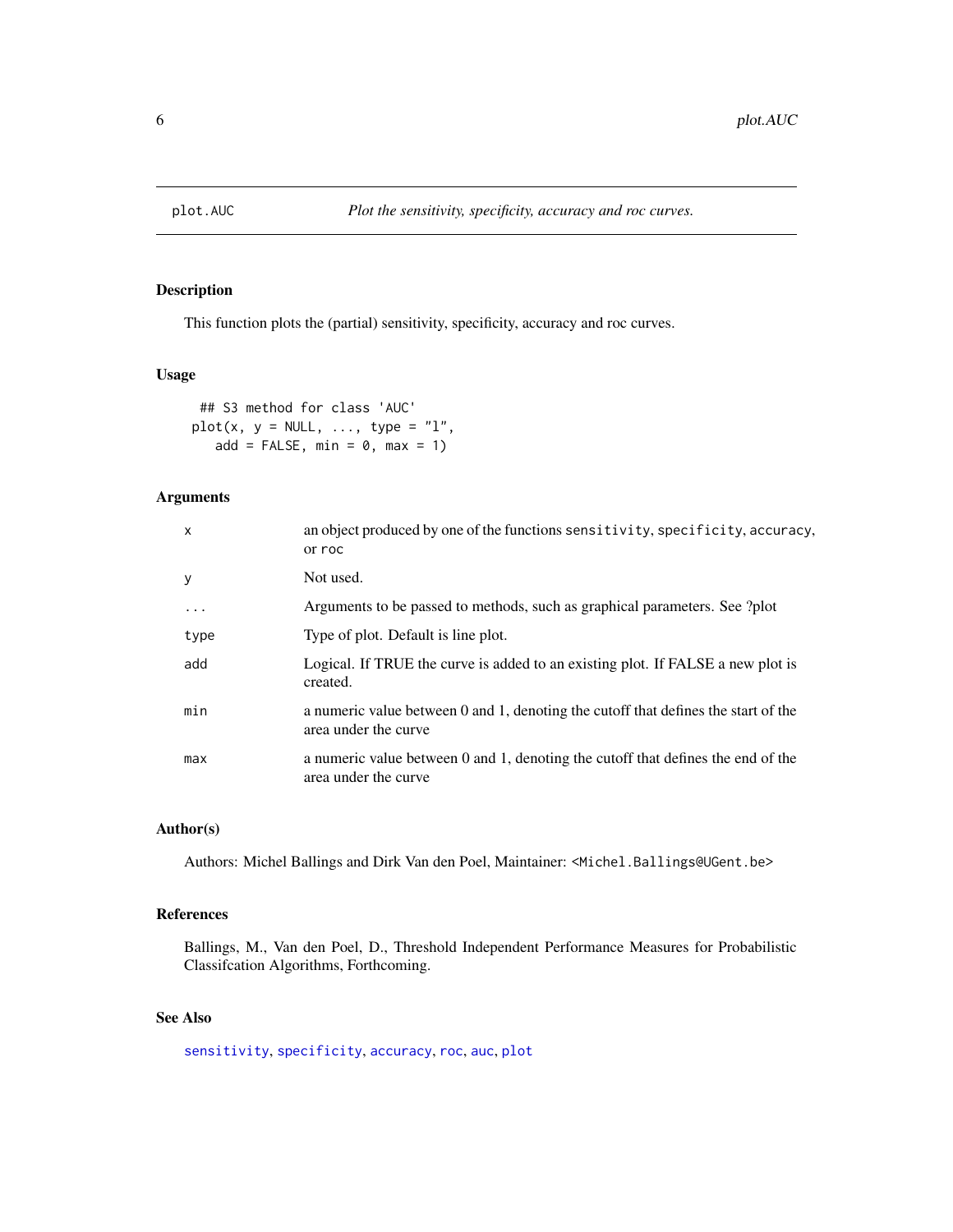<span id="page-6-0"></span>roc  $\overline{7}$ 

#### Examples

data(churn)

plot(sensitivity(churn\$predictions,churn\$labels))

plot(specificity(churn\$predictions,churn\$labels))

```
plot(accuracy(churn$predictions,churn$labels))
```
plot(roc(churn\$predictions,churn\$labels))

<span id="page-6-1"></span>roc *Compute the receiver operating characteristic (ROC) curve.*

# Description

This function computes the receiver operating characteristic (ROC) curve required for the auc function and the plot function.

# Usage

```
roc(predictions, labels)
```
# Arguments

| predictions | A numeric vector of classification probabilities (confidences, scores) of the pos-<br><i>itive event.</i> |
|-------------|-----------------------------------------------------------------------------------------------------------|
| labels      | A factor of observed class labels (responses) with the only allowed values $\{0,1\}$ .                    |

#### Value

A list containing the following elements:

| cutoffs | A numeric vector of threshold values                                           |
|---------|--------------------------------------------------------------------------------|
| fpr     | A numeric vector of false positive rates corresponding to the threshold values |
| tpr     | A numeric vector of true positive rates corresponding to the threshold values  |

#### Author(s)

Authors: Michel Ballings and Dirk Van den Poel, Maintainer: <Michel.Ballings@UGent.be>

# References

Ballings, M., Van den Poel, D., Threshold Independent Performance Measures for Probabilistic Classifcation Algorithms, Forthcoming.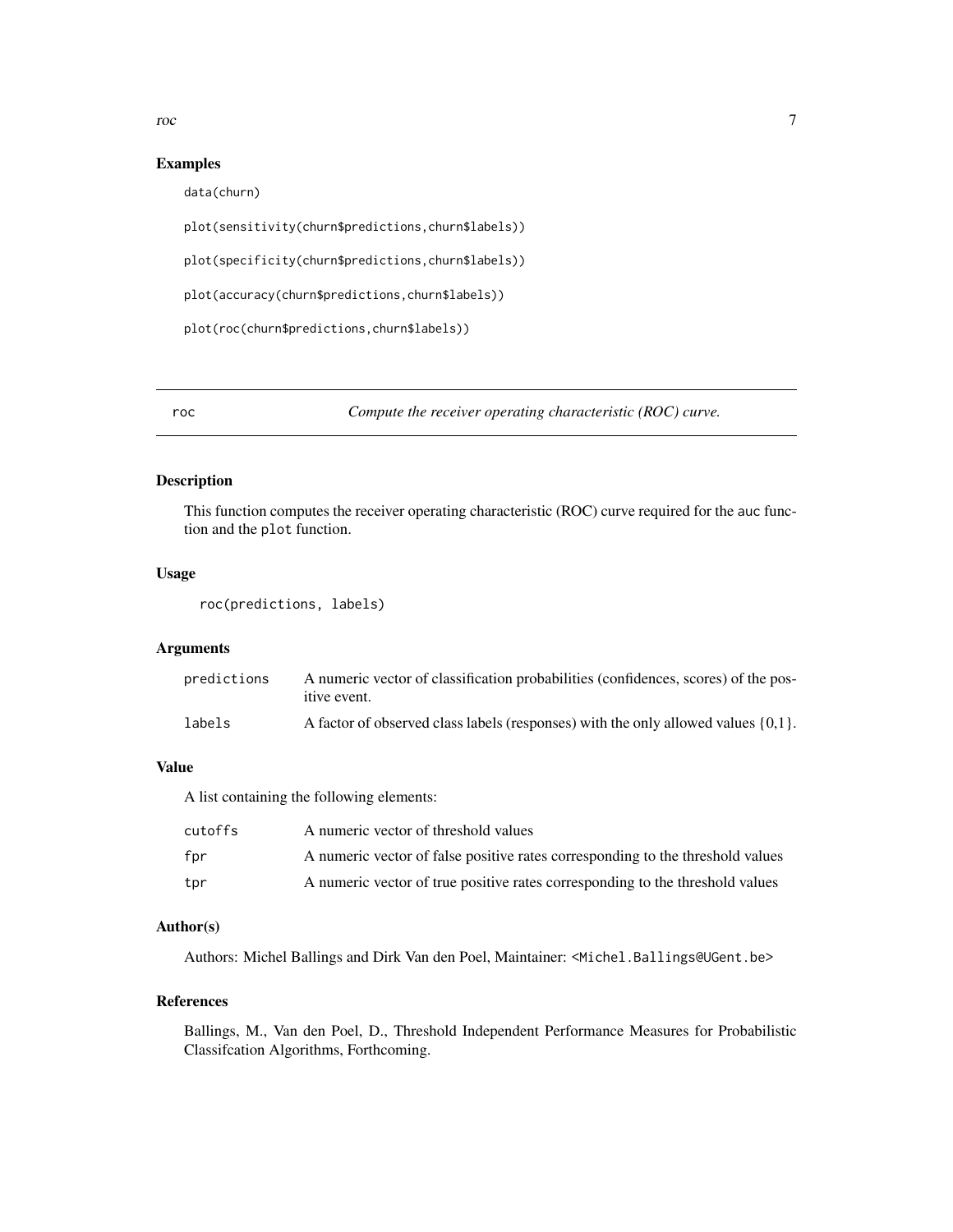# <span id="page-7-0"></span>8 sensitivity

# See Also

[sensitivity](#page-7-1), [specificity](#page-8-1), [accuracy](#page-2-1), [roc](#page-6-1), [auc](#page-3-1), [plot](#page-0-0)

# Examples

data(churn)

roc(churn\$predictions,churn\$labels)

<span id="page-7-1"></span>sensitivity *Compute the sensitivity curve.*

#### Description

This function computes the sensitivity curve required for the auc function and the plot function.

# Usage

sensitivity(predictions, labels, perc.rank = TRUE)

# Arguments

| predictions | A numeric vector of classification probabilities (confidences, scores) of the pos-<br><i>itive event.</i> |
|-------------|-----------------------------------------------------------------------------------------------------------|
| labels      | A factor of observed class labels (responses) with the only allowed values $\{0,1\}$ .                    |
| perc.rank   | A logical. If TRUE (default) the percentile rank of the predictions is used.                              |

# Value

A list containing the following elements:

| cutoffs | A numeric vector of threshold values                                         |
|---------|------------------------------------------------------------------------------|
| measure | A numeric vector of sensitivity values corresponding to the threshold values |

#### Author(s)

Authors: Michel Ballings and Dirk Van den Poel, Maintainer: <Michel.Ballings@UGent.be>

# References

Ballings, M., Van den Poel, D., Threshold Independent Performance Measures for Probabilistic Classifcation Algorithms, Forthcoming.

# See Also

[sensitivity](#page-7-1), [specificity](#page-8-1), [accuracy](#page-2-1), [roc](#page-6-1), [auc](#page-3-1), [plot](#page-0-0)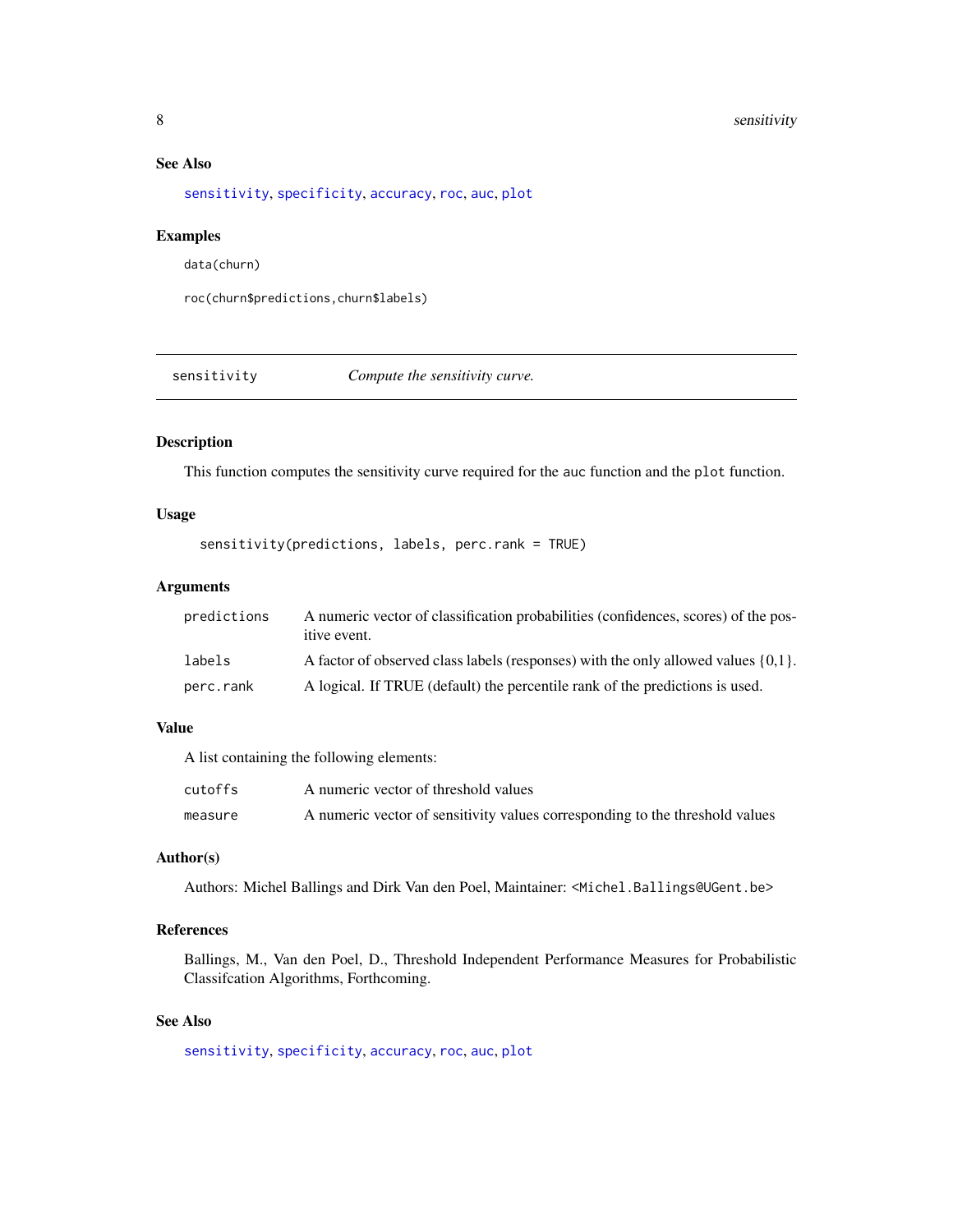# <span id="page-8-0"></span>specificity 9

# Examples

data(churn)

```
sensitivity(churn$predictions,churn$labels)
```
<span id="page-8-1"></span>

| specificity | Compute the specificity curve. |
|-------------|--------------------------------|
|             |                                |

#### Description

This function computes the specificity curve required for the auc function and the plot function.

# Usage

```
specificity(predictions, labels, perc.rank = TRUE)
```
# Arguments

| predictions | A numeric vector of classification probabilities (confidences, scores) of the pos-<br><i>itive event.</i> |
|-------------|-----------------------------------------------------------------------------------------------------------|
| labels      | A factor of observed class labels (responses) with the only allowed values $\{0,1\}$ .                    |
| perc.rank   | A logical. If TRUE (default) the percentile rank of the predictions is used.                              |

# Value

A list containing the following elements:

| cutoffs | A numeric vector of threshold values                                         |
|---------|------------------------------------------------------------------------------|
| measure | A numeric vector of specificity values corresponding to the threshold values |

# Author(s)

Authors: Michel Ballings and Dirk Van den Poel, Maintainer: <Michel.Ballings@UGent.be>

# References

Ballings, M., Van den Poel, D., Threshold Independent Performance Measures for Probabilistic Classifcation Algorithms, Forthcoming.

#### See Also

[sensitivity](#page-7-1), [specificity](#page-8-1), [accuracy](#page-2-1), [roc](#page-6-1), [auc](#page-3-1), [plot](#page-0-0)

# Examples

data(churn)

specificity(churn\$predictions,churn\$labels)